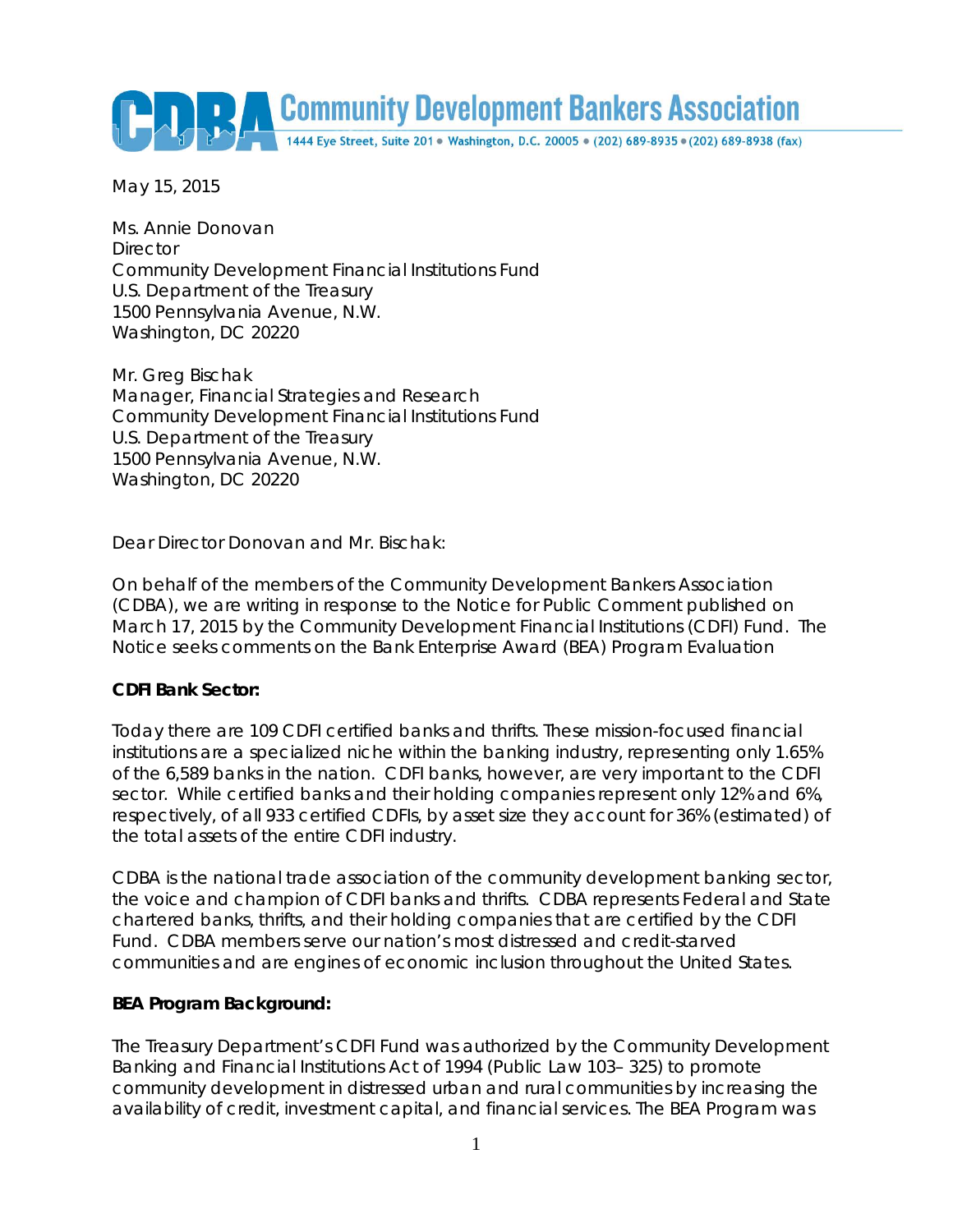part of the CDFI Fund's original authorizing statute. The BEA Program provides incentives for FDIC insured institutions to: (1) support CDFIs through grants, loans, investments and other assistance; and (2) promote investment in the most distressed communities in the nation. Since 1996, the BEA Program has made \$393 million in awards and helped facilitate billions in new investments that benefits the most difficult to serve markets.

### **BEA Program Evaluation Goals**

We applaud the CDFI Fund for its efforts to continuously improve its programs and actively engage the CDFI industry for feedback. As stated by the Notice, the BEA Program Evaluation is designed to assess:

- The effectiveness of the BEA Program as a mechanism for providing performance-based awards;
- The influence of the BEA Program and BEA Program awards on bank behavior and investment patterns;
- The impact of the BEA Program awards on award recipients and distressed communities; and
- The impact of BEA Program-eligible investments in CDFIs and in distressed communities

### **Importance of BEA to CDFI Banks:**

*The BEA Program is of great importance to the CDFI banking industry. The evaluation should examine how the BEA Program has provided much needed resources to help CDFI banks: (1) absorb the higher costs and mitigate risk associated with serving the most distressed communities; and (2) enhance their capacity to serve their communities.*

The CDFI bank sector has grown increasingly frustrated by the Department and the Administration's lack of support in its annual budget requests despite the strong performance and impact of the BEA program and its recipients. While the CDFI Fund's original authorizing statute and Congressional intent clearly contemplated CDFI banks as a focal point of the CDFI Program's Financial Assistance Program, implementation has not historically been well aligned with this goal. As a result, the CDFI bank sector has largely had to depend on the BEA Program as its primary and most reliable source of support.

Despite their importance to the CDFI industry, CDFI banks and their holding companies have only received 6.7% of the CDFI Program funds whereas they have received 52% of the BEA monies since the inception of the two initiatives. Since 1996, the BEA Program has provided \$215 million to 105 CDFI banks. By comparison, the CDFI Program (including FA, CORE, SECA and TA) has made only \$92 million in awards to 49 CDFI banks and their holding companies.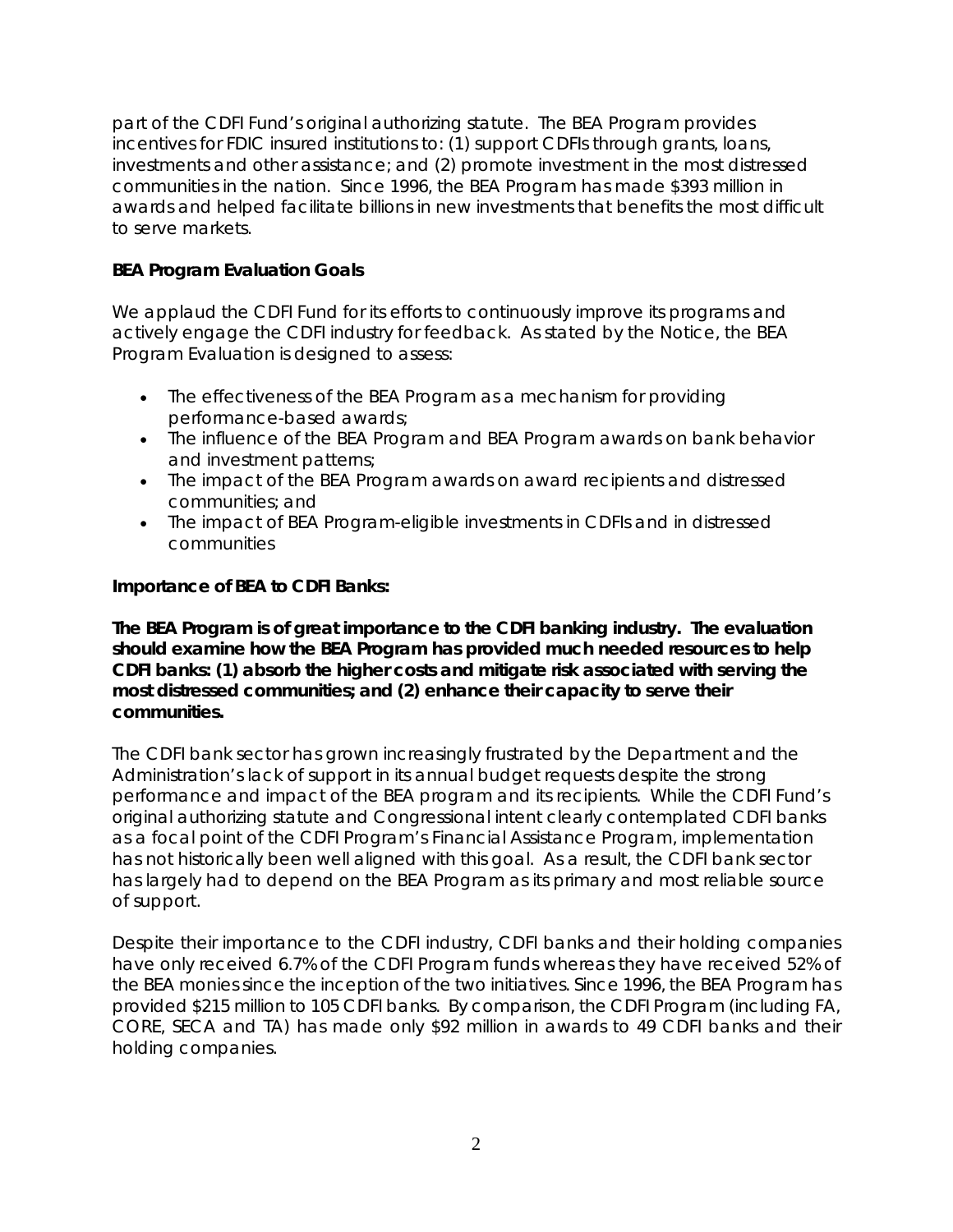### **BEA Impact & Targeting**

*The evaluation should explore how effectively BEA incents applicants to engage in activities in the most distressed census tracts, as compared to other CDFI Fund Programs. We believe the best way to understand the impact of the program on communities serve by the banks is to engage in in-depth interviews with Awardees – particularly CDFI banks.* 

BEA-eligible lending and financial services activities must be carried out within census tracts that have a 30% poverty rate and 1.5 times the national unemployment rate. These areas are far more distressed than the Low and Moderate Income definition used by Community Reinvestment Act (census tracts with a median family income of 80% of the MSA) or the Investment Area definition used by the CDFI Program.

A 2012 analysis by the CDFI Fund reported that the BEA Program is the most targeted of all of the agency's programs. The report states that 89.5% of all monies going to the lowest low income census tracts (30% poverty plus 1.5 national unemployment). By comparison, only 61.1% of CDFI Program and 82.9% of New Markets Tax Credit Program resources were targeted to the most distressed places.

# *We believe the best way to understand the impact of BEA on promoting investments in CDFIs is to engage in direct interviews with banks that: (1) first engaged in such CDFI Support Activities through BEA; and/or (2) or increased their long term support for CDFIs as a result of program participation.*

Over the 20 years of the BEA Program, it has incented banks to support CDFIs with grants, loans and other support at many times the multiple of funds provided through BEA. This leverage and impact needs to be fully documented. Furthermore, interviewing CDFIs that have been recipients of financial support provided by BEA Awardees would also yield rich data on the impact of the program on the entire CDFI sector.

### **Correcting Misinformation About BEA Beneficiaries**

*The program evaluation should focus on dispelling misinformation about who the program benefits. A common misperception about the BEA Program is that it primary benefits "big" banks – while data demonstrates the opposite is true.* 

Beneficiaries by Bank Size: Actual data on the BEA Program clearly illustrates that it benefits small banks – not big banks. Over the past five years (2010-2014), 48% of all BEA dollars have been awarded to banks with total assets of less than \$250 million with 85% of awards going to community banks with less than \$1 billion in total assets. Only 3% of award dollars have gone to the largest "money center"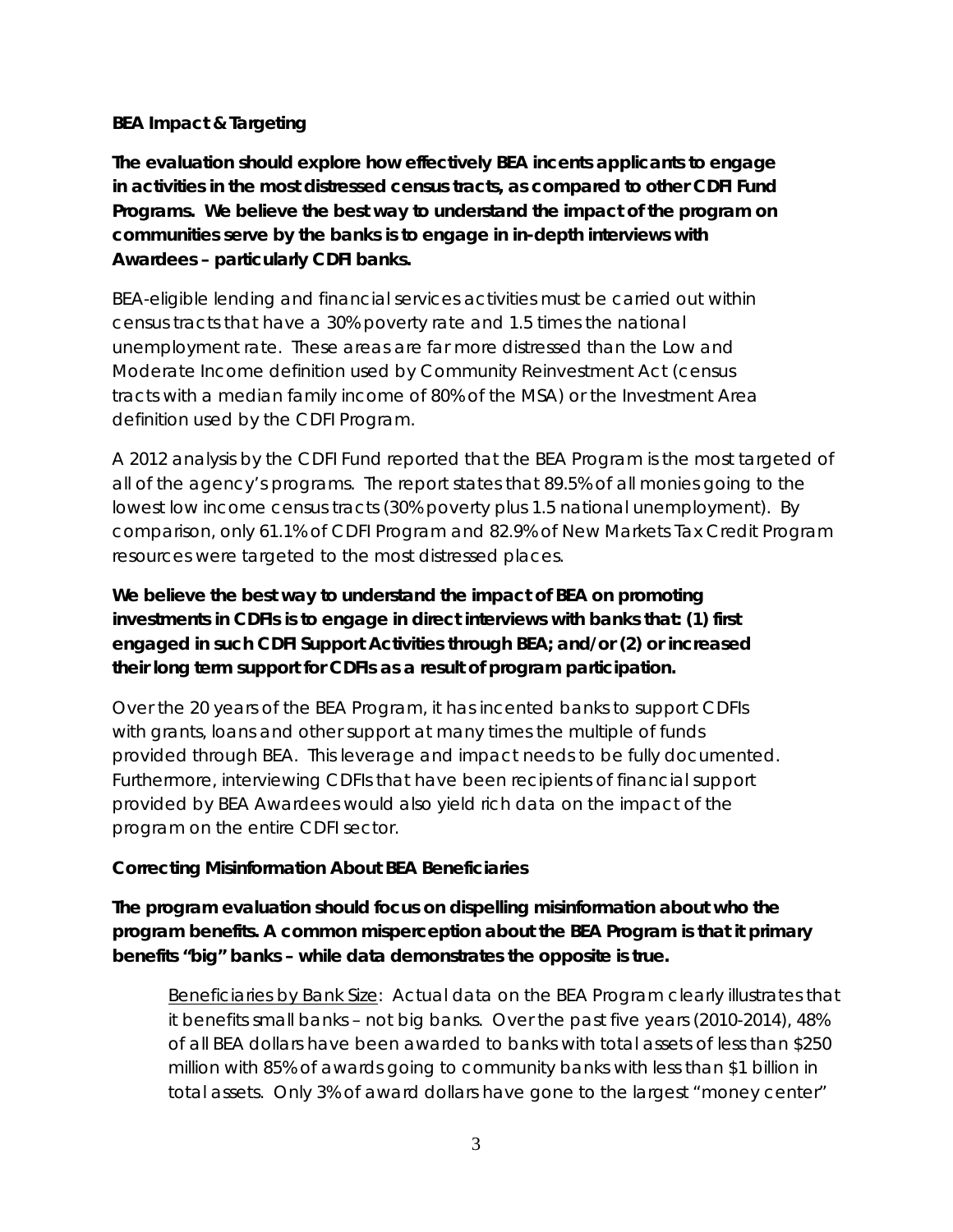banks (\$100 billion or greater). Yet, to the extent that the largest banks have received BEA monies, it has been for investing in or otherwise supporting CDFIs. See Attachment.

CDFIs as Primary Beneficiaries: Over 2010-2014, 78% of all BEA awards have gone to CDFI banks that have a primary mission of promoting community development. In 2014, 89% of awards went to CDFI banks and 30% to Minority Depository Institutions. The average size of a CDFI bank is \$303 million (at Q4 2014).

### **Documenting BEA Leverage**

## *The program evaluation should explore how effectively the BEA Program targets and leverages private dollars into the most distressed communities.*

BEA uses a small amount of grant money to leverage significant investment in the entire CDFI field. Over 2010-2014, \$57.1 million in BEA awards have leveraged \$202.7 million in support to CDFIs, \$1.55 billion in loans and investments in Distressed Communities, and provided \$73.4 million in financial services to distressed communities. Since 2009, BEA awardees that receive \$50,000 or more report on the use of their award post-receipt. Among these 2012 awardees, \$15.27 million in new BEA qualified activities were performed.

### **Influencing Bank Behavior**

*A goal of the program evaluation is to understand how the BEA influences bank behavior. We believe the best way to understanding how the program influences behavior is to engage in depth interviews with: (1) CDFI banks about their Distressed Community activities; and (2) non-CDFI banks about how the program influences their CDFI Support Activities.* 

We understand that the CDFI Fund plans to administer an online survey of past BEA Awardees on the factors that influence their levels of engagement in BEA Eligible Activities. While such a survey will yield some broad data, the draft survey posted for public comment may be too general to capture how the program influences behavior. As a minor note, some of the draft survey questions appear to be duplicative (e.g. Question #2 and #7 under both the CDFI Support Activities and Distressed Communities Activities).

The draft survey places too heavy an emphasis on evaluating the influence of the Community Reinvestment Act (CRA) versus the BEA Program. In reality, CRA and BEA work in a highly complementary fashion, rather than compete. There are a broad range of activities a bank can engage in for CRA purposes; the BEA Program provides resources to support a subset of these activities within the most Distressed Communities and for the benefit of the entire CDFI industry. It is also critical to note that banks engage in BEA Eligible Activities because it is good business and to respond to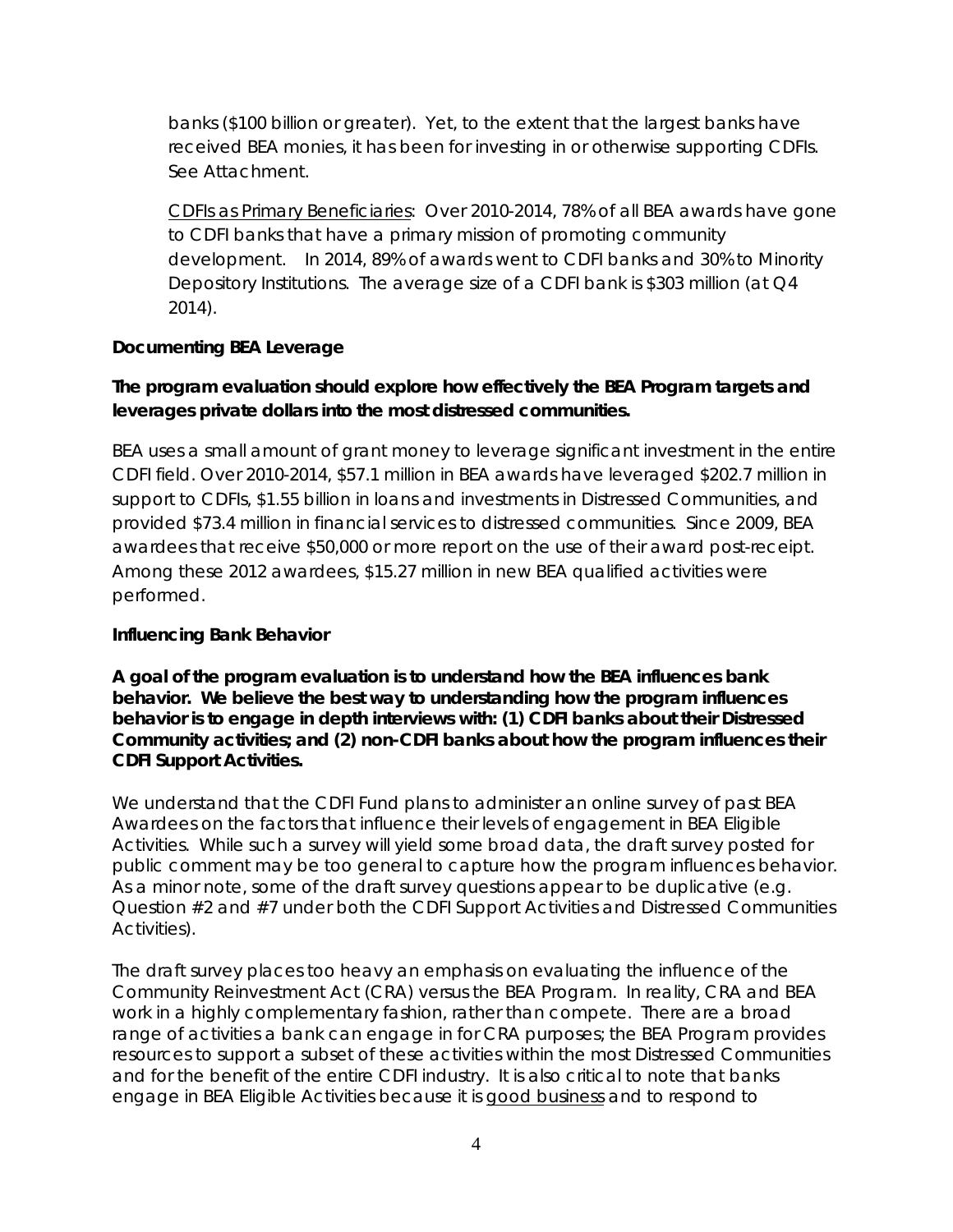customer demand. The BEA Program helps off- set the costs and risks of serving more difficult markets.

#### **Performance Based Awards**

#### *The evaluation should examine the effectiveness of BEA as a Performance Base Award Program.*

In recent years, the Obama Administration has developed a strong interested in the creation of performance based awards program, such as Pay-for-Success (PFS). Like such heralded initiatives, the BEA Program provides grants only to those banks that have demonstrated actual performance in increasing eligible lending and service activities. Yet, unlike the recent PFS pilots, BEA has a 17 year track record of success. The Treasury Department should highlight BEA as a proven example of a private sector PFS model.

#### **Demand/Oversubscription:**

## *Finally, the evaluation should explore demand and degree of over-subscription for the BEA program relative to other programs – particularly in recent years as the CDFI Fund has certified large numbers of banks as new CDFIs.*

Since 2014, the CDFI Fund has certified 49 new CDFI banks – or 45% of the entire sector. For example, in 2014, only \$1 in funding was available for every \$12 in BEA requests; the program received \$211 million in requests for \$17.9 million available. By comparison \$1 in funding was available for every \$2.38 in requests for the Financial Assistance Program, \$3.98 for Healthy Foods Financing Initiative, and \$7.39 for New Markets Tax Credits.

In closing, we thank the CDFI Fund for the opportunity to comment on the BEA Program evaluation. This program is very important to the CDFI bank sector. We look forward to working with you and participating in the evaluation.

If you have any questions, please contact Jeannine Jacokes at 202-689-8935 ext. 222 or jacokesj@pcgloanfund.org.

Sincerely,

The Membership of the Community Development Bankers Association

1st Southwest Bank ABC Bank Albina Community Bank Bank of Anguilla Bank of Kilmichael Bank of Montgomery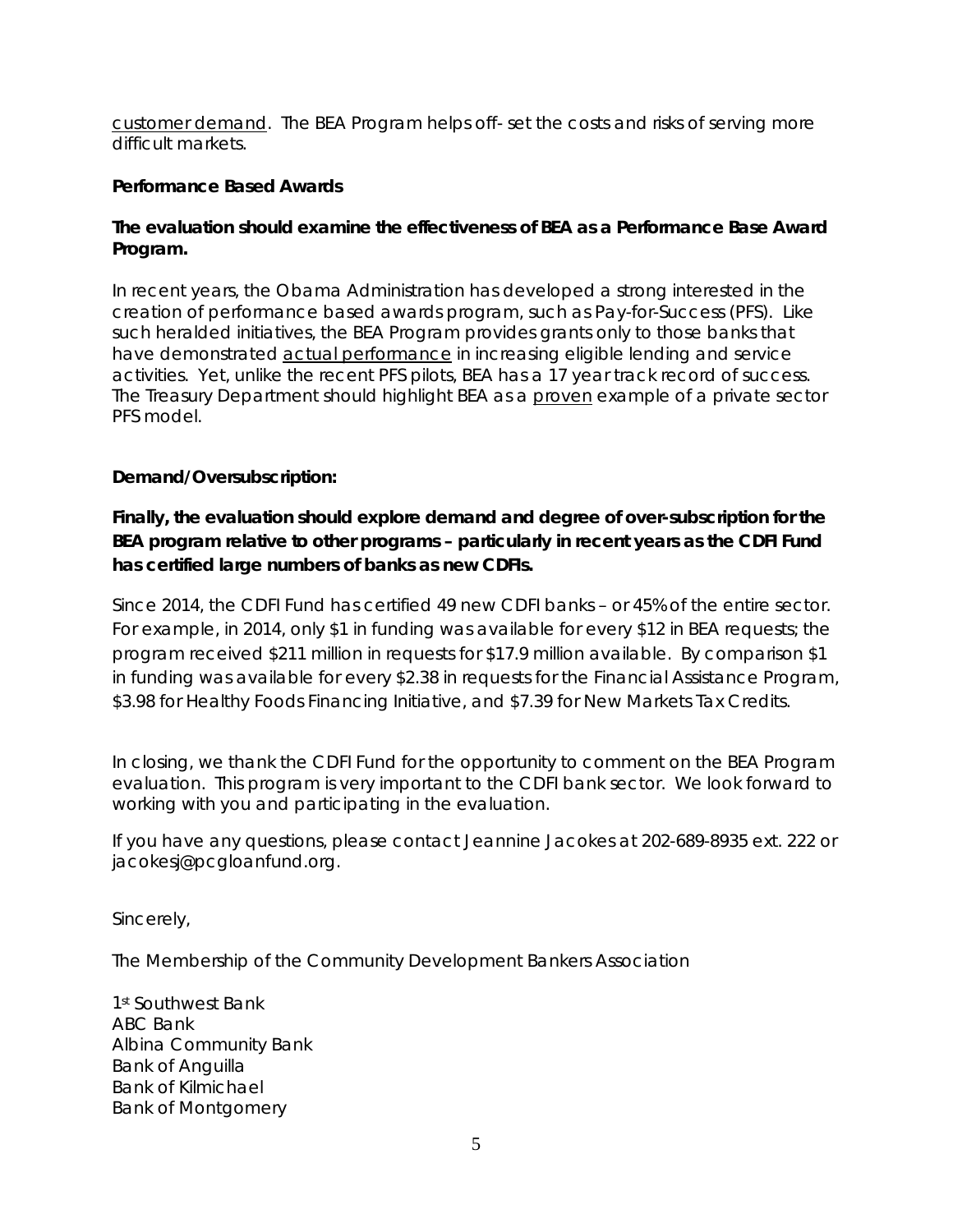Bank of Vernon Bank2 BankFirst Financial **BankPlus** Beneficial State Bank Broadway Federal Bank Carver Federal Savings Bank Carver State Bank Central Bank of Kansas City Citizens National Bank City First Bank of DC City National Bank of New Jersey Community Bancshares of MS Community Bank of the Bay Community Capital Bank of Virginia Farmers & Merchants Bank Finance and Thrift First American International Bank First Eagle Bank First Independence Bank First Security Bank Guaranty Bank & Trust Illinois Service Federal Savings and Loan Association Industrial Bank International Bank of Chicago Mechanics and Farmers Bank Merchants and Planters Bank Metro Bank Mission Valley Bank Native American Bank Neighborhood National Bank Noah Bank OneUnited Bank Oxford University Bank Pan American Bank People's Bank of Mendenhall MS RiverHills Bank Security Federal Bank Southern Bancorp Spring Bank START Community Bank State Bank and Trust Sunrise Banks The Commercial Bank